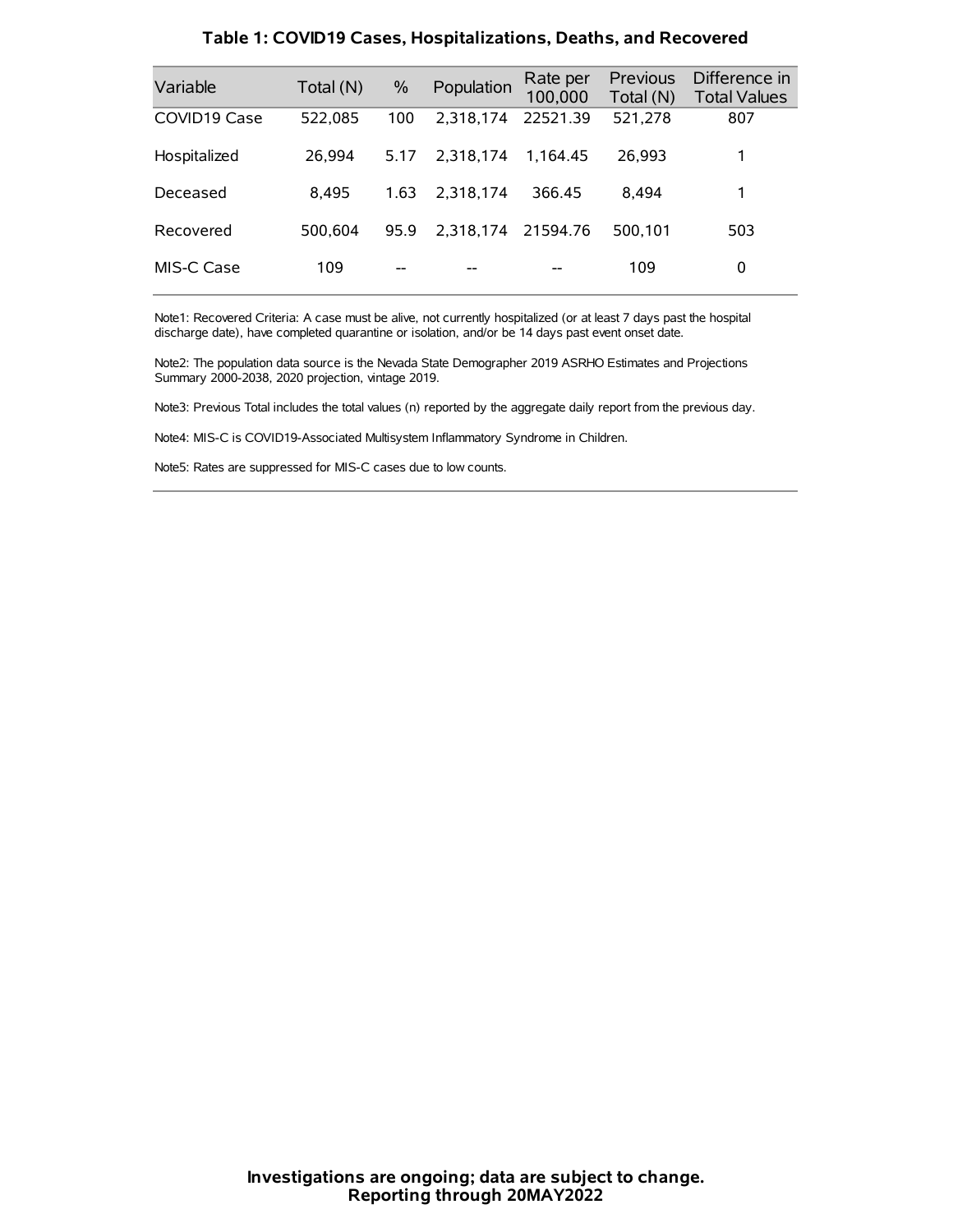# **Table 2: COVID19 Cases**

| Variable                     | Outcome                           | $\mathsf{N}$ | $\%$ | Population           | Rate per<br>100,000 |
|------------------------------|-----------------------------------|--------------|------|----------------------|---------------------|
| Age Categories               | Aged 4 or less                    | 13383        | 2.56 | 149,165              | 8971.9              |
|                              | Aged 5 to 17                      | 64452        | 12.3 | 406,595              | 15852               |
|                              | Aged 18 to 24                     | 59636        | 11.4 | 216,762              | 27512               |
|                              | Aged 25 to 49                     | 233030       | 44.6 | 803,732              | 28993               |
|                              | Aged 50 to 64                     | 96735        | 18.5 | 423,461              | 22844               |
|                              | Aged 64+                          | 54700        | 10.5 | 318,459              | 17176               |
|                              | Unknown                           | 149          | 0.03 |                      |                     |
| <b>Birth Sex</b>             | Female                            | 270964       | 51.9 | 1,160,285            | 23353               |
|                              | Male                              | 246847       | 47.3 | 1,157,889            | 21319               |
|                              | Unknown                           | 4274         | 0.82 |                      |                     |
| Race/Ethnicity               | Hispanic                          | 148513       | 28.4 | 763,053              | 19463               |
|                              | White                             | 135800       | 26.0 | 1,006,929            | 13487               |
|                              | <b>Black</b>                      | 49481        | 9.48 | 262,671              | 18838               |
|                              | Asian or Pacific Islander         | 43832        | 8.40 | 270,209              | 16221               |
|                              | American Indian, Eskimo, or Aleut | 687          | 0.13 | 15,311               | 4486.9              |
|                              | Other                             | 38356        | 7.35 | $\ddot{\phantom{0}}$ |                     |
|                              | <b>Unknown</b>                    | 105416       | 20.2 |                      |                     |
| Underlying Medical Condition | Yes                               | 81086        | 15.5 |                      |                     |
|                              | No/Unknown                        | 440999       | 84.5 |                      |                     |

Note1: Breakdown of Race is exlusively non-Hispanic.

Note2: Underlying Medical Condition is any identified health condition.

Note3: The population data source is the Nevada State Demographer 2019 ASRHO Estimates and Projections Summary 2000-2038, 2020 projection, vintage 2019.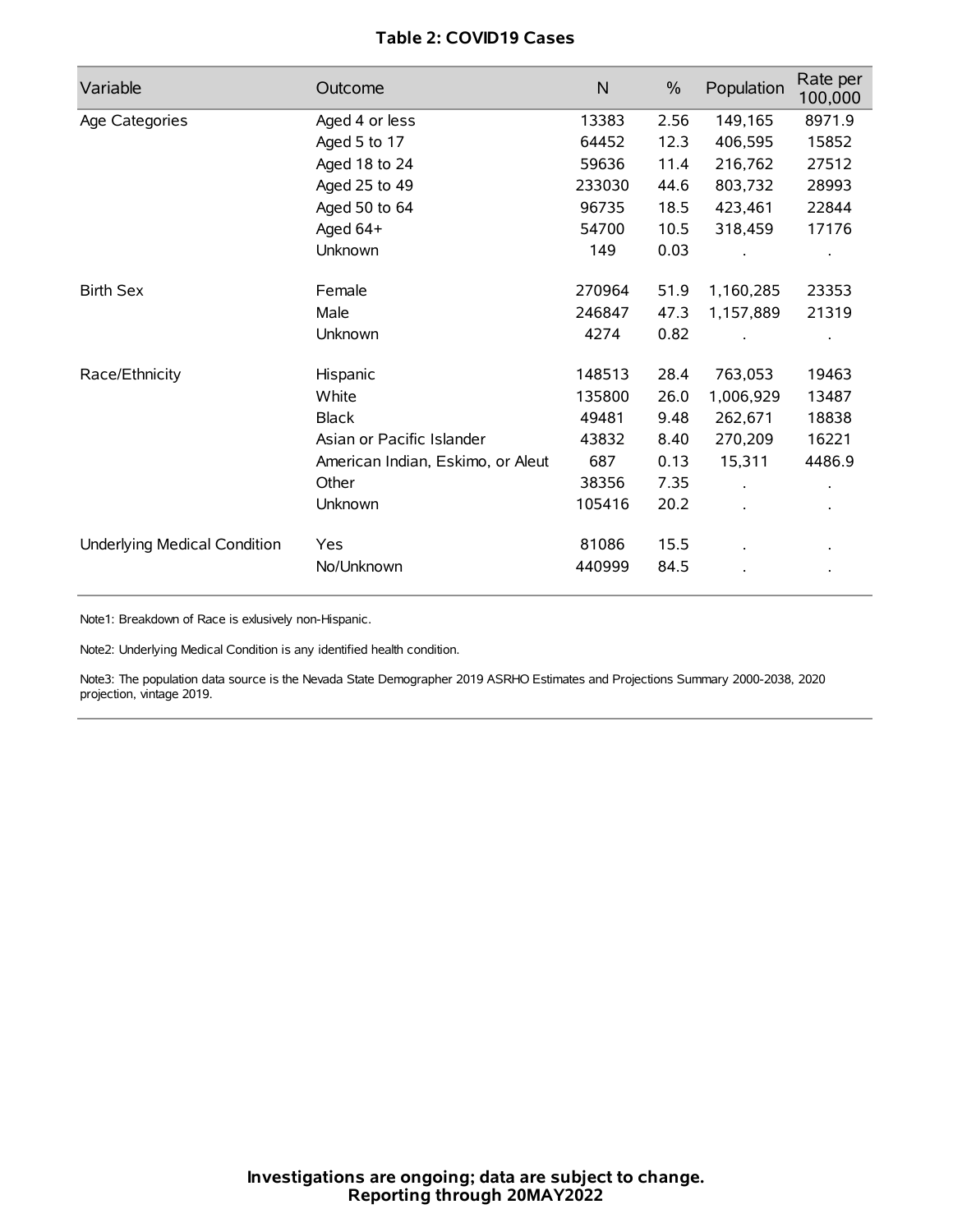| Variable         | Outcome                           | $\mathsf{N}$ | $\%$ | Population | Rate per<br>100,000 |
|------------------|-----------------------------------|--------------|------|------------|---------------------|
| Age Categories   | Aged 4 or less                    | 256          | 0.9  | 149,165    | 171.62              |
|                  | Aged 5 to 17                      | 355          | 1.3  | 406,595    | 87.31               |
|                  | Aged 18 to 24                     | 581          | 2.2  | 216,762    | 268.04              |
|                  | Aged 25 to 49                     | 6348         | 23.5 | 803,732    | 789.82              |
|                  | Aged 50 to 64                     | 7336         | 27.2 | 423,461    | 1732.4              |
|                  | Aged 64+                          | 12116        | 44.9 | 318,459    | 3804.6              |
|                  | Unknown                           | 2            | 0.0  |            |                     |
| <b>Birth Sex</b> | Female                            | 12075        | 44.7 | 1,160,285  | 1040.7              |
|                  | Male                              | 14880        | 55.1 | 1,157,889  | 1285.1              |
|                  | Unknown                           | 39           | 0.1  |            |                     |
| Race/Ethnicity   | Hispanic                          | 7070         | 26.2 | 763,053    | 926.54              |
|                  | White                             | 10506        | 38.9 | 1,006,929  | 1043.4              |
|                  | <b>Black</b>                      | 3842         | 14.2 | 262,671    | 1462.7              |
|                  | Asian or Pacific Islander         | 2771         | 10.3 | 270,209    | 1025.5              |
|                  | American Indian, Eskimo, or Aleut | 66           | 0.2  | 15,311     | 431.05              |
|                  | Other                             | 1060         | 3.9  |            |                     |
|                  | Unknown                           | 1679         | 6.2  |            |                     |

# **Table 3: COVID19 Hospitalizations - General Characteristics**

Note1: Breakdown of Race is exlusively non-Hispanic.

Note2: The population data source is the Nevada State Demographer 2019 ASRHO Estimates and Projections Summary 2000-2038, 2020 projection, vintage 2019.

Note3: Rates for categories with fewer than 12 cases are suppressed due to high relative standard error.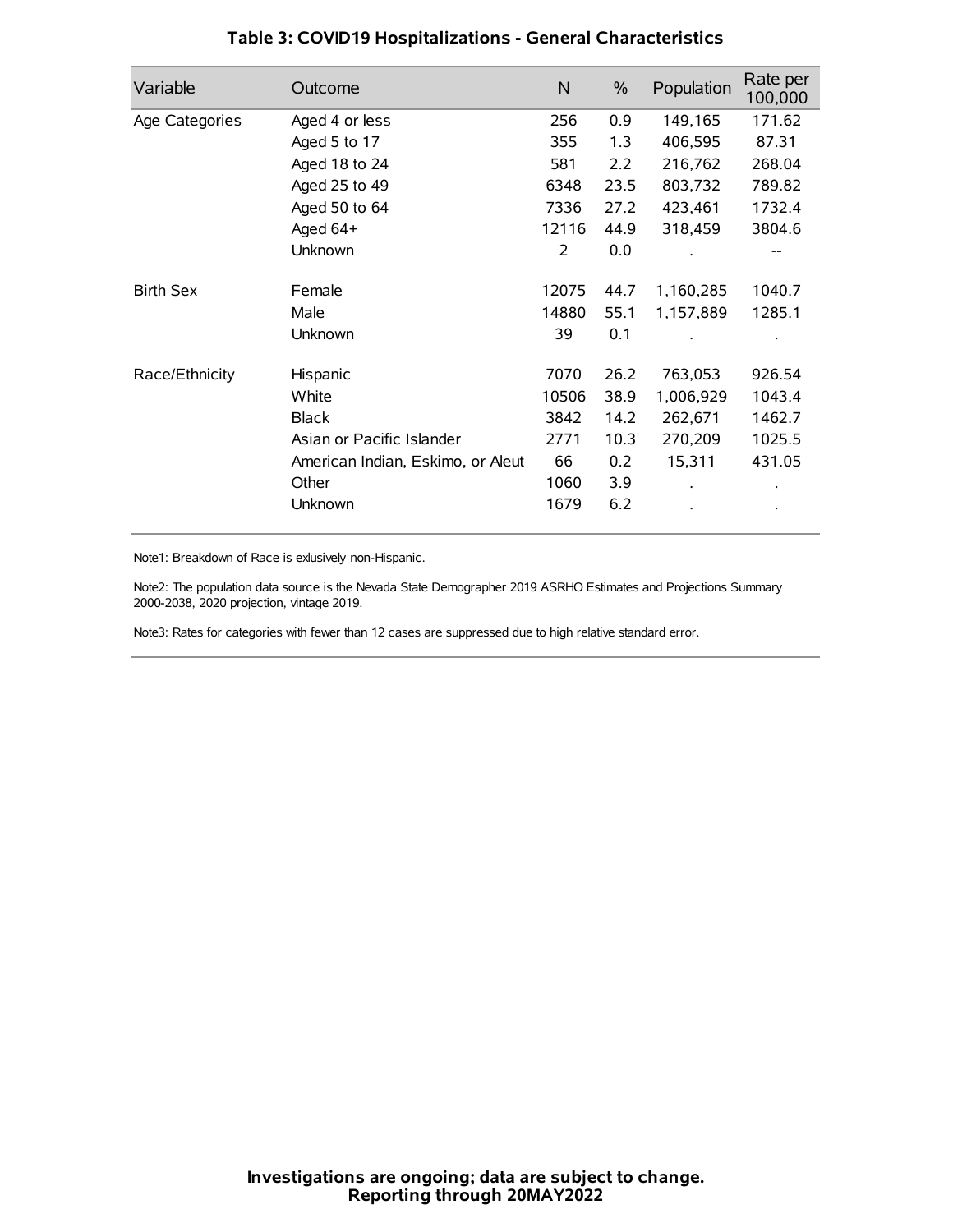| Variable                            | Outcome   | N     | $\frac{0}{0}$ |
|-------------------------------------|-----------|-------|---------------|
| Deceased                            | Yes       | 6908  | 25.6          |
|                                     | <b>No</b> | 20086 | 74.4          |
| ICU                                 | Yes       | 6514  | 24.1          |
|                                     | No        | 20480 | 75.9          |
| Intubated                           | Yes       | 3100  | 11.5          |
|                                     | <b>No</b> | 23894 | 88.5          |
| <b>Underlying Medical Condition</b> | Yes       | 16841 | 62.4          |
|                                     | No        | 10153 | 37.6          |
| Hypertension                        | Yes       | 9880  | N/A           |
| Immunocompromised                   | Yes       | 618   | N/A           |
| Chronic Heart Disease               | Yes       | 3573  | N/A           |
| Chronic Liver Disease               | Yes       | 380   | N/A           |
| Chronic Kidney Disease              | Yes       | 2452  | N/A           |
| <b>Diabetes</b>                     | Yes       | 7058  | N/A           |
| Neurologic/Neurodevelopmental       | Yes       | 1253  | N/A           |
| Chronic Lung Disease                | Yes       | 4156  | N/A           |
| <b>Historically Healthy</b>         | Yes       | 4783  | N/A           |
| Other                               | Yes       | 7061  | N/A           |

# **Table 4: COVID19 Hospitalizations - Morbidity**

Note1: Underlying Medical Condition is any identified health condition.

Note2: The breakdown of health conditions are not mutually exlusive (i.e., a person can have more than one risk factor).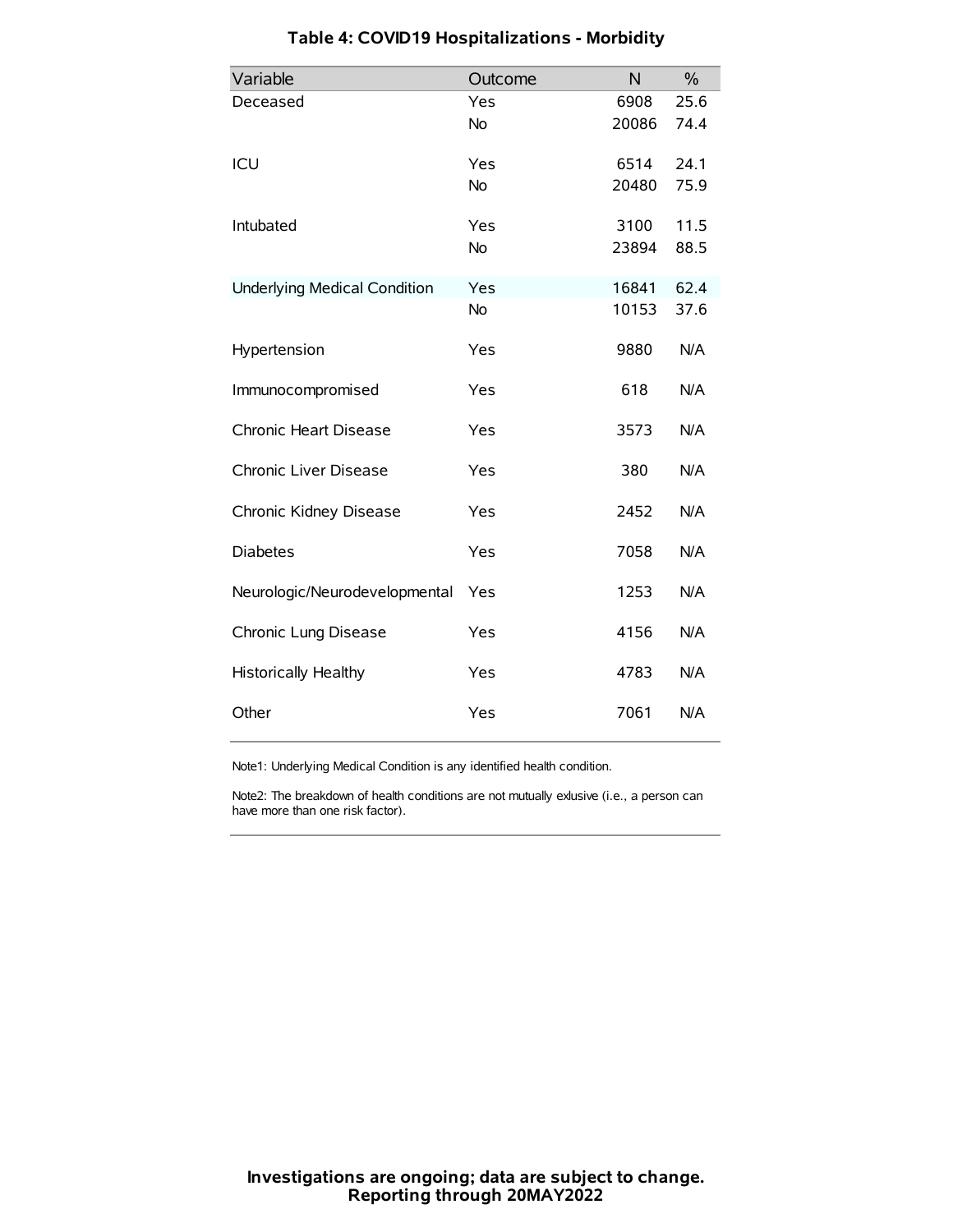| Variable         | Outcome                           | N    | $\%$ | Population           | Rate per<br>100,000 |
|------------------|-----------------------------------|------|------|----------------------|---------------------|
| Age Categories   | Aged 4 or less                    | 2    | 0.0  | 149,165              |                     |
|                  | Aged 5 to 17                      | 7    | 0.1  | 406,595              |                     |
|                  | Aged 18 to 24                     | 20   | 0.2  | 216,762              | 9.23                |
|                  | Aged 25 to 49                     | 723  | 8.5  | 803,732              | 89.96               |
|                  | Aged 50 to 64                     | 1825 | 21.5 | 423,461              | 430.97              |
|                  | Aged 64+                          | 5918 | 69.7 | 318,459              | 1858.3              |
| <b>Birth Sex</b> | Female                            | 3346 | 39.4 | 1,160,285            | 288.38              |
|                  | Male                              | 5127 | 60.4 | 1,157,889            | 442.79              |
|                  | Unknown                           | 22   | 0.3  |                      |                     |
| Race/Ethnicity   | Hispanic                          | 1973 | 23.2 | 763,053              | 258.57              |
|                  | White                             | 4191 | 49.3 | 1,006,929            | 416.22              |
|                  | <b>Black</b>                      | 1091 | 12.8 | 262,671              | 415.35              |
|                  | Asian or Pacific Islander         | 1041 | 12.3 | 270,209              | 385.26              |
|                  | American Indian, Eskimo, or Aleut | 31   | 0.4  | 15,311               | 202.46              |
|                  | Other                             | 107  | 1.3  | $\ddot{\phantom{0}}$ | $\bullet$           |
|                  | Unknown                           | 61   | 0.7  |                      | $\bullet$           |

## **Table 5: COVID19 Deaths - General Characteristics**

Note1: Breakdown of Race is exlusively non-Hispanic.

Note2: The population data source is the Nevada State Demographer 2019 ASRHO Estimates and Projections Summary 2000-2038, 2020 projection, vintage 2019.

Note3: Rates for categories with fewer than 12 cases are suppressed due to high relative standard error.